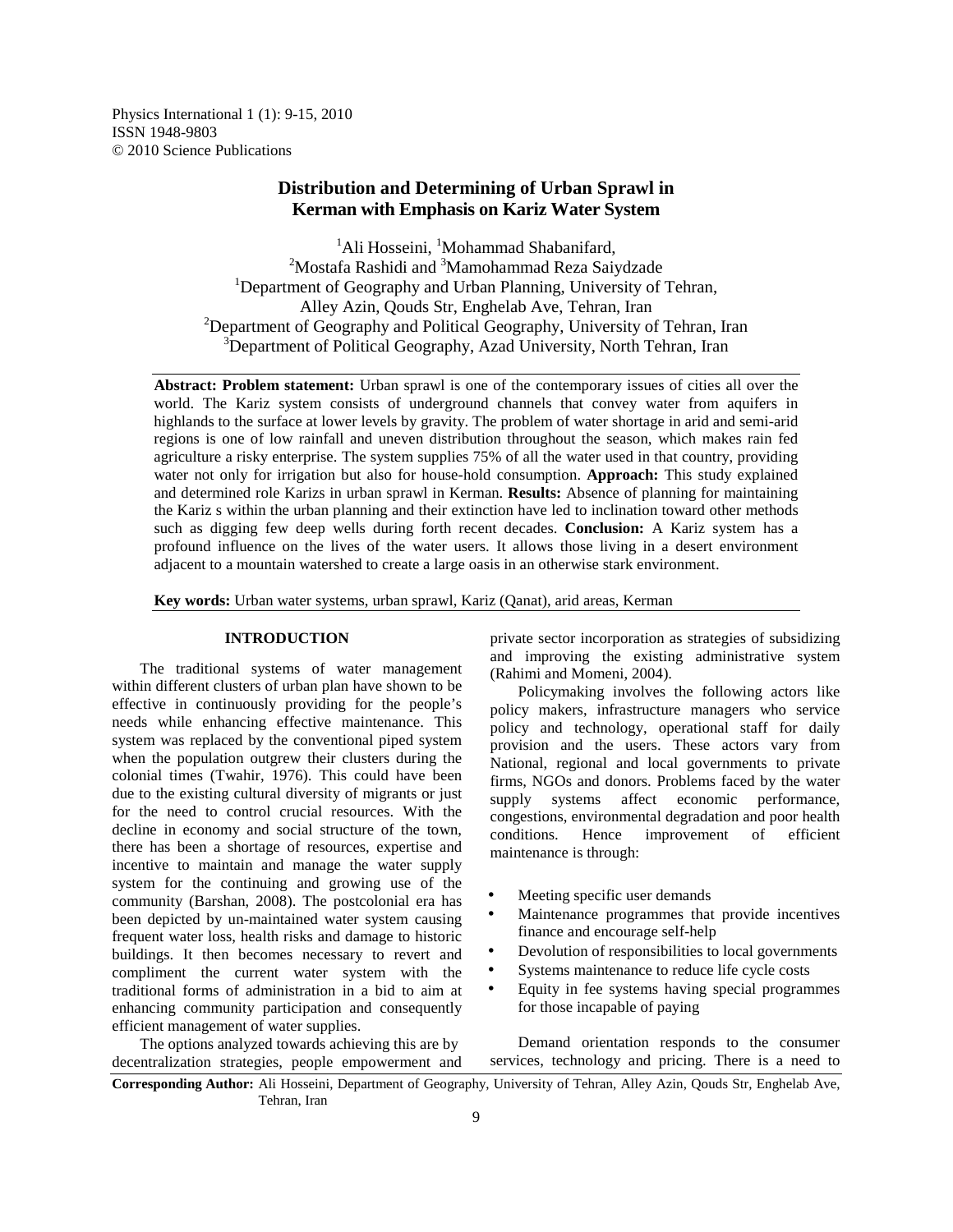derive consistency between demands required and provision whereby the issues of priority in question are accessibility, capacity of service, diversity offered, reliable quality, flow time and price. There is a need to identify present and future demands in order to focus on improving systems with greatest shortcomings; financial, management and technical.

 Sprawl is a pattern and pace of land development in which the rate of land consumed for urban purposes exceeds the rate of population growth and which results in an inefficient and consumptive use of land and its associated resources (Soule, 2006; Burchell *et al*., 2005). Bear in mind that how sprawl is defined depends upon the perspective of who presents the definition (Foster-Bey, 2002). For example, disease analogies such as cancerous growth and virus have been used to describe sprawl. The Sierra Club describes suburban sprawl as irresponsible, often poorly-planned development that destroys green space, increases traffic and air pollution, crowds schools and drives up taxes. Tamer descriptions of sprawl include low-density urbanization and discontinuous development. Sprawl must be considered in a space-time context (Haase and Nuissl, 2007). It is not simply the increase of urban lands in a given area, but the rate of its increase relative to population growth (Ewing, 1997). Sprawl occurs when the rate of land conversion and consumption for urban uses exceeds the rate of population growth for a given area over a specified period of time (Syful Islam, 2007). The Chesapeake Bay and Mid-Atlantic from Space project uses impervious surfaces as an indicator of urbanization within this region. The growth of impervious lands between 1990 and 2000 is used to assess urban development and the spread of sprawl (Frumkin *et al*., 2004).

 Water is one of the main primary human needs and is among the basic criteria of environmental probability. These days, water shortage is proposed as an important crisis in the world. Regarding to the increasing growth of the worlds population, especially in developing countries and uncontrolled cultivation and high rate of water consumption, the crisis is treating a majority of human societies particularly in developing world.

 Probably, excavating and constructing the Karizs has been the best method to battle with water shortage in some arid regions similar to Iran (Kardavani, 2005). This water system according to many researchers and Kariz professionals has been invented in Iran for the first time and it has provided a large volume of farming and drinking water of so many cities and villages from few last decades onwards (Stiros, 2006). Nevertheless, rapid growth of Iranian urbanization whether in the form of population growth and number in cities or

overspill and explosive growth of urban areas, which can be named "urban sprawl", has ended in extinction of this sustainable water supply (Abbaszadeh, 2005).

 Kerman city is located in an almost arid or semiarid region in south part of Iran, a large number of Karizs have been existed there (Zendeh Del, 1999). These Karizs are made to be used for farming consumption and urban drinking water consumption, which approximately all of them have been destroyed because of over increased growth and development. It should be mentioned that not only the city could not consume this safe, cheap and sanitary source- which is compatible with environment and sustainable development, but also have voluntary and involuntary destroyed the source and has converted the utilized Karizs to unutiliz ones (Schneier-Madanes and Marie-Francoise, 2010; McLaren *et al*., 1991). Therefore, based on the present circumstances, the Karizs are not able to be a source of water supply, but rather have altered to some reservoirs for attracting sewage and a dangerous body incompatible with the safe environment.

**Kariz on traditional water systems in Iran:** Kariz (Qanat) is an ancient water provision technology that can be described as the greatest contribution made by Iranians to hydraulics. This system must have been started at least 5000 years ago in Iran. Kariz system is usually found in central Iran toward the east and southeast of Iran (Municipality of Kerman, 2005).

 Some existing ancient example of water provision in Iran are: old Zavareh Kariz dating back to 5000 years ago, 350 m depth master well of Gonabad Kariz dating back to 2500 years ago, 40 km long a aqueduct of Chogha Zanbil water refinery installation dating at least back to 3250 years ago and the 1000 year-old water distribution network of Milan village in East Azerbaijan province (Power Ministry, 2005).

 Therefore, since antiquity supplying and restoring water for drinking, irrigating, washing, etc have been the essential issue for survival.

 That is why all those Kariz systems, water reservoirs, icehouses, water mills, water dams, bridges and diversion dams have been built (Kuros and Khaneiki, 2007; Sameny, 1993).

 Kariz is a mining installation or technique using galleries or canals to extract water from the depths of the earth to the ground. In fact, water is brought by gravity flow from the upper end, where it seeps into the gallery to a ground surface outlet and irrigation canal at its lower end. This is done by means of a gently sloping tunnel.

**Kariz mining technique:** The first step in making a Kariz is to sink a trial shaft (gamaneh) to prove the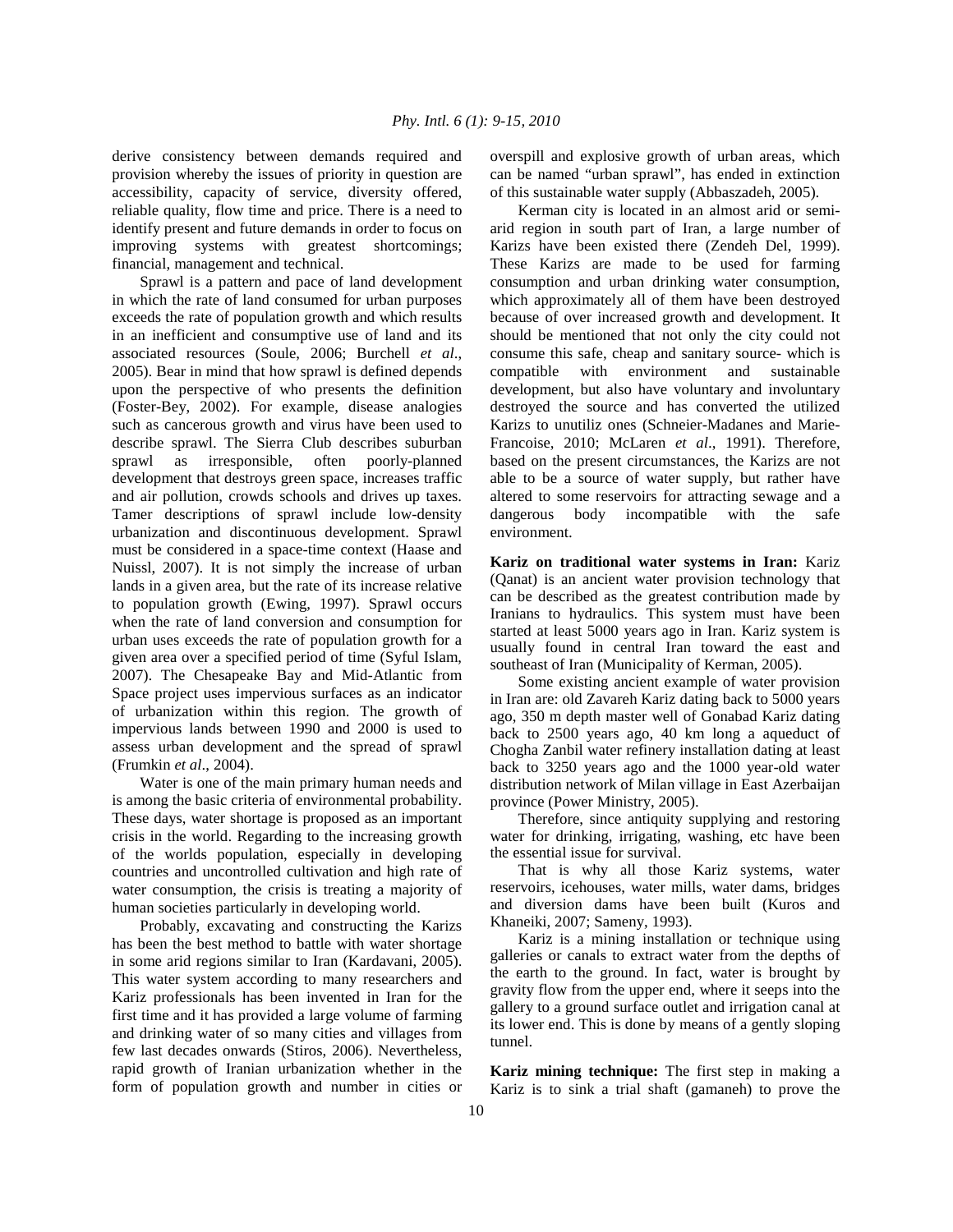presence and determine the depth of the water table. When the trial shaft is sunk and water is reached, it must be determined if the well has struck a constant flow of water in an impermeable stratum. If so the alignment and slope of the Kariz from the shaft has to be established. This shaft becomes the mother well (Kardavani, 2009).

 The gradient of the gallery must not be too steep, because the water, then, will flow too fast and erode the walls and the tunnel will fall in Working on Kariz making usually begins at the lower end where its water is to come to the surface. By spike and shovel, the tunnel starts to be dug back toward the mother well. At times it begins simultaneously at both ends.

 Vertical shafts are sunk from the surface to the tunnel approximately every 25-40 m, or are sunk first and then connected by a tunnel. Mud or stone linings at their upper parts strengthen these shafts (Fig. 1 and 2).

 The soil excavated is moved to the surface in a bucket by a windlass. If the shaft is too deep a second windlass may be set halfway down in a niche. Usually there accumulates a ring of soil around the shaft on the surface. So, looking from the air, sets of wells look like a line of small craters (Semsar Yazdi *et al*., 2005).

 The gradient of a Kariz is established by the use of a spirit level suspended between two pieces of cord, each about 9 meters long. In a short Kariz, the gradient varies from 1:1000 to 1: 1500, but in a long one, it is nearly horizontal.

 In some cases, when Kariz route slope needed to be steeper, they usually broke the route line at one point and let water to another level lower than the original level. Therefore, an underground waterfall was created.



Fig. 1: Profile of a Kariz: Cross section and Aerial view of a Kariz. Karizs are ancient water supply systems constructed using a simple technology. The vertical shafts are not "wells," despite the term "chain-of-wells" often used to describe their appearance on the landscape

Knowing about the water energy at such points, people built water mills to make use of the water energy for other purposes like grinding cereals.

 The discharge of the water of Kariz varies according to ground water characteristics, the nature of the soil and season. Those that tap a permanent aquifer usually have a constant flow throughout the year. If a Kariz does not tap a stable groundwater source or is in porous soil, its flow may be reduced to virtually nothing in summer, or in a dry year (Barshan, 2010). The flow of some Kariz may reach 1750 L a minute, but that of the majority of Kariz systems are much smaller, dropping to approximately 15 L a minute (Agricultural Committee of Jihad Sazandegi of Kerman, 2009).



Fig. 2: Satellite image form Kariz in Kerman: Karizs Converging on the City of Kirman. Built during the course of many centuries, large numbers of Karizs converge on most Iranian Plateau cities. Some of these old Kariz tunnels cross back and forth between channels, others are twin Karizs one or both of which may be active and many have been abandoned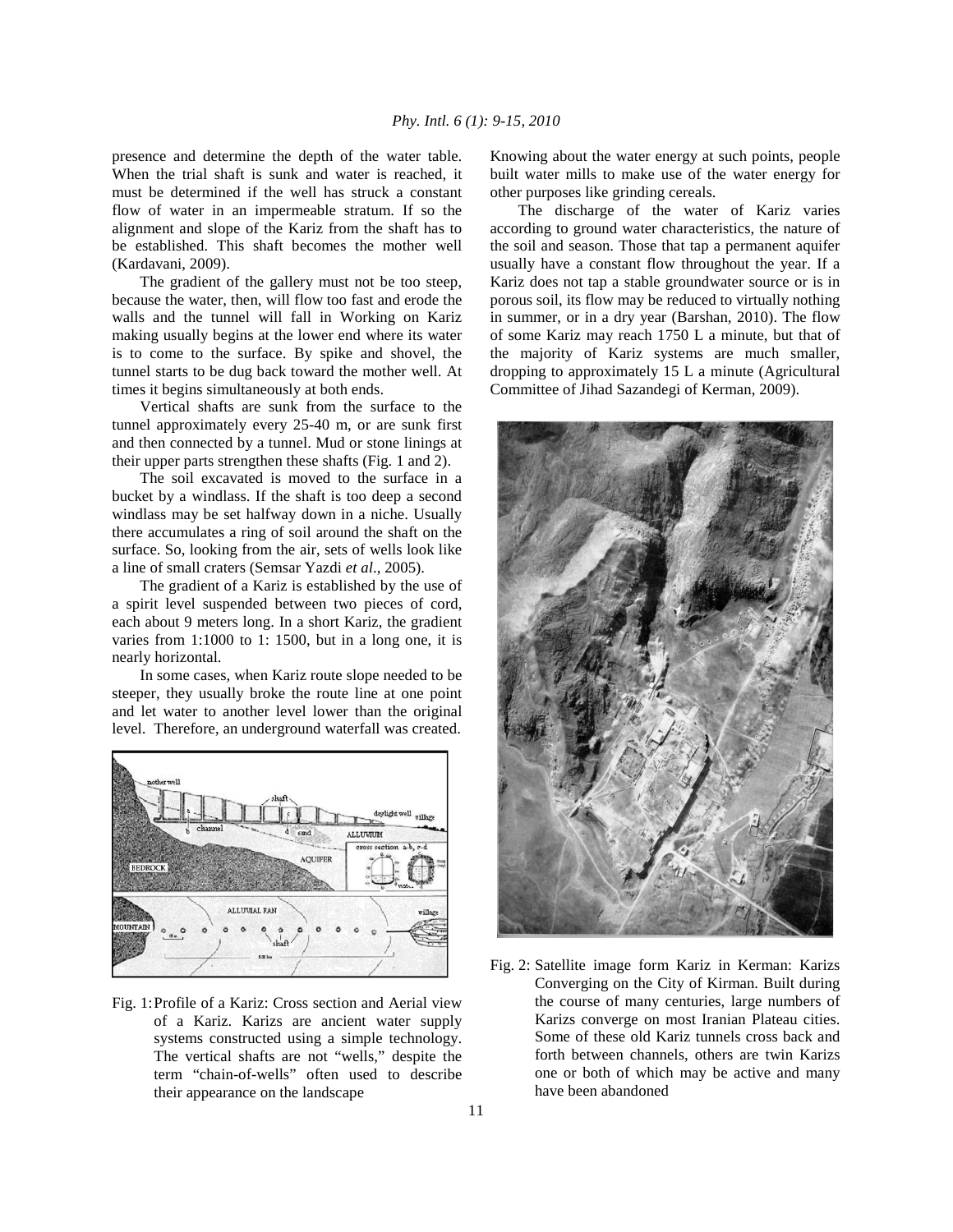**Ownership and distribution of water in Kariz systems:** Frequently the ownership of the land where Kariz is made in is in different hands and the water is bought and sold. Some landlords endow the Kariz routes in their lands partially or totally to the whole community living within it (Schneier-Madanes and Marie-Francoise, 2010).

 The distribution of the water of a Kariz route is based on time as determined by the users through their representatives (Dehghani, 2009). If the flow of a Kariz is considerably high and the users of the water are numerous, the distribution of the water has to be under a trustworthy official known as mirab who is chosen by the joint users or the government and is paid a certain salary.

**A comparative sprawl case study with emphasis on Kariz:** In the province of Kerman, that is the largest province of Iran in the year 1990 there was a network of 7388 Karizs with an annual debit of 2.5 billion  $m<sup>3</sup>$ and an output of 77.8 m<sup>3</sup> sec<sup>-1</sup>. In the same year a few large dams were taken advantage (Barshan, 2010). The Nesah Dam has an elevation of 67 m from its foundation and has been engineered to provide 31 million  $m<sup>3</sup>$  per annum, according to which the amount of water to be secured is 1 m<sup>3</sup> sec<sup>-1</sup>. If the water output of Karizs of the province of Kerman was to be compared to the water output of the said dam, it can be noticed that in the year 1990 Karizs of the Kerman province secured 77.8 times more water than the Nesah Dam (Power Ministry, 2007). Three years later, according to official statistics issued by relative authorities, the water output of the same Karizs showed a reduction.

The decline revealed that water output was equivalent to 15 times less the amount of water of the Nesah Dam. So in the sameyear, if x billion was spent as investment for the construction of the dam, instead 15 x billion was lost in financing such projects (Gholoabzadeh, 2002; Kardavani, 2009; Zangiabadi, 2009).

In Kerman city too, Karizs have been one of the most important sources of water supply until several last decades. However, the fast urbanization of last decades in this city, specially its sprawl has caused this sustainable and safe water reservoir to go out from water cycle and to be wholly destroyed because of paying no attention to the Karizs limit (Zangiabadi, 2009). Overspill and unplanned constructions of Kerman because of lack of consideration to the Karizs limit has led to the overextension to their limit and then has caused them to be derelict. In other words, due to overspill sprawl and lack of regard to a large number of

existing natural and manmade phenomena over and beneath the city surface, many troubles have arisen. These troubles sometimes lead to heavy financial and spiritual losses. From the manmade phenomena beneath the Kerman city surface are its Karizs, which without any practitioner are existed beneath the city's surface in the form of utilized or unutilized Karizs. These last ones provide the city's drinking water (Gholoabzadeh, 2002). If we do not regulate a systematic planning for management and use of other remained Karizs in Kerman periphery, they also will be demolished because of the city's growth.

### **MATERIALS AND METHODS**

The following methods have been used to address the above mentioned research questions:

- Literature review on the history of administration of the coastal towns
- Analysis of theoretical literature about the provision of the public good, the role of the private and public sector, strategies of infrastructure management and ways of evaluation of stakeholders involvement.
- Analyze aerial photos, maps and demographic documentation
- Direct onsite observations of the efficiency of the water system, the cultural association on the people and the potential of community empowerment
- Interviews with key-persons and residents on system administration in the past, the current stakeholders, their targets and their extent of involvement in the overall scenario of service provision
- Photographic documentation of water systems sources and Kariz and process urban sprawl Kerman whit satellite image. We used of EASI/PACE Ver. 8.2, ERDAS Ver. 8.4 and ENVI Ver. 3.1 as Satellite Images Processing Software's
- Georeferenced and digited to the scale of 1:50,000 and using the IDRISI Ver.3.2 , Arc View Ver. 3.2a and Arc GIS Ver.9.3 as Geographical Information System Software's

### **RESULTS AND DISCUSSION**

 There is no unanimity regarding the longest Kariz in kerman. For instance, Hashu-eieh located in Baghein (31 km long with 22 L discharge) is the longest Kariz according to the authorities of the regional water organization. Mr. Safi-Nejad believes that the kerman Kariz which is 40 km long with the depth of 120 m of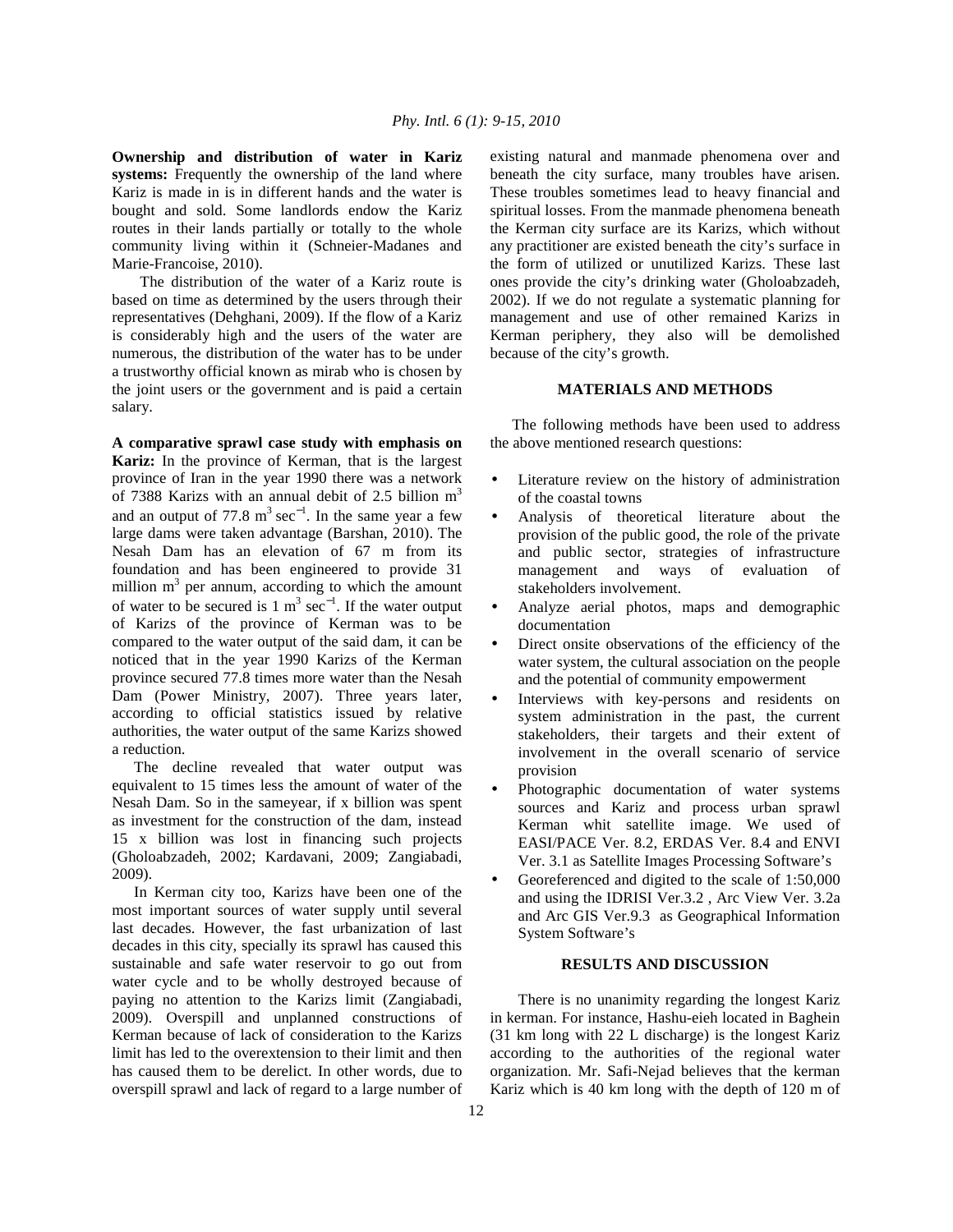the mother well and 20 L discharge per second is considerable. Mr. Petroshevski has recorded the Mahan Kariz 50 km and Dr. Bastani-Parizi believes that there is a Kariz in kerman which is about 42 km long with a mother-well enjoying 145 m of depth. The most splendid Kariz of the province is called pa-ye-kam on the outskirts of Bam with a length of 4600 m 4000 of which is the wet zone. The mother well is 47 meters deep. In Bam and Narmashir, Rashidi Kariz in Barvat and Fazl-Abbad dates back to Rashid-Al-Din Fazlolah's Children and Gardun Kariz precedes Mongols. Chupar is another Kariz dating back to Annahita (Boustani, 2008).

The most improper impact of sprawl on the Karizs is paying no attention to their limit while construction, which leads to extinction of the Karizs and taking them out of the water supply cycle. Sprawl besides that caused Karizs to be unutilized, has provided some secondary outcomes including:

- In a relatively simple example from Mahan near Kirman, water from one of the towns' four Karizs is divided into fifteen sahms with a volume of forty qasabs per day on a twelve day rotation. In this case, each sahm is equal to ninety-six minutes of water once every twelve days or enough water to irrigate forty qasabs of land. In addition, each sahm is subdivided into six dangs, each composed of six habbeh. According to this measurement system, one dang would equal sixteen minutes of water and one habbeh a single minute of water once every twelve days
- Converting the Karizs' route to a sewer for urban sewages: Because Kerman city has no any sewage collector system, in most cases the Kariz acts as the factor of surplus water and sewage conveyer, which this action led to contamination of underground waters
- Possible risks of the Karizs' fall or subsidence: Lack of information of the city's planners, practitioners and citizens about the routes the Karizs run beneath the city has led to paying no attention to these routes while construction. Therefore, this problem due to some various factors like car transition, earthquake, heavy rains and heavy weight of building materials has resulted in the Karizs' slide and subsidence. One of the most important parts of the Kariz is the wells' shaft. There is in the route of the Kariz a well's shaft in every 36 m in average. Lack of information about their location has led to many financial and spiritual problems. Therefore Kariz routes need to be regularly cleaned and maintained: They are

subject to damage and destruction by flash floods. To prevent shafts from being filled with sand, they are covered by stone slabs or other objects

The problem of Kerman water shortage: Up to water shaft canalization in Kerman city, its Karizs have been the major reservoir for water supply. In addition, these Karizs were used for providing water for the city's gardens, natural woodlands and the fields around. However, by the city's development and land use change, all the Karizs were abandoned and never did play a role to provide the city's drinking or farming water. Of course, just four remained Karizs of Kerman provide the city's drinking water

 The comparison between the Kariz and the new methods of water supply; refer to some utilities for the Kariz, including:

- Understanding of subterranean: Although the construction methods are simple, the construction of a Kariz requires a detailed understanding of subterranean geology and a degree of engineering sophistication. The gradient of the Kariz must be carefully controlled too shallow a gradient yields no flow too steep a gradient will result in excessive erosion, collapsing the Kariz. And misreading the soil conditions leads to collapses which at best require extensive rework and at worst, can be fatal for the crew
- The Karizs sustainability: Karizs have been an ancient, sustainable system facilitating the harvesting of water for centuries in Kerman. Advantages of the Kariz system include its simple structure, its harmony with the environment and its ability to tap groundwater in arid areas. It has drawbacks, however, including water loss during seasons of low demand and maintenance costs. Action is necessary to save and preserve these precious assets. Steps toward preserving the ancient system include flood control, organizing groundwater utilization
- To cooling in desert climate: Karizs used in conjunction with a wind tower can provide cooling as well as a water supply. A wind tower is a chimney like structure positioned above the house to catch the prevailing wind. The tower catches the wind, driving a hot, dry breeze into the house; the flow of the incoming air is then directed across the vertical shaft from the Kariz
- To drive underground water mills: In cases where the gradient is steeper, underground waterfalls may be constructed with appropriate design features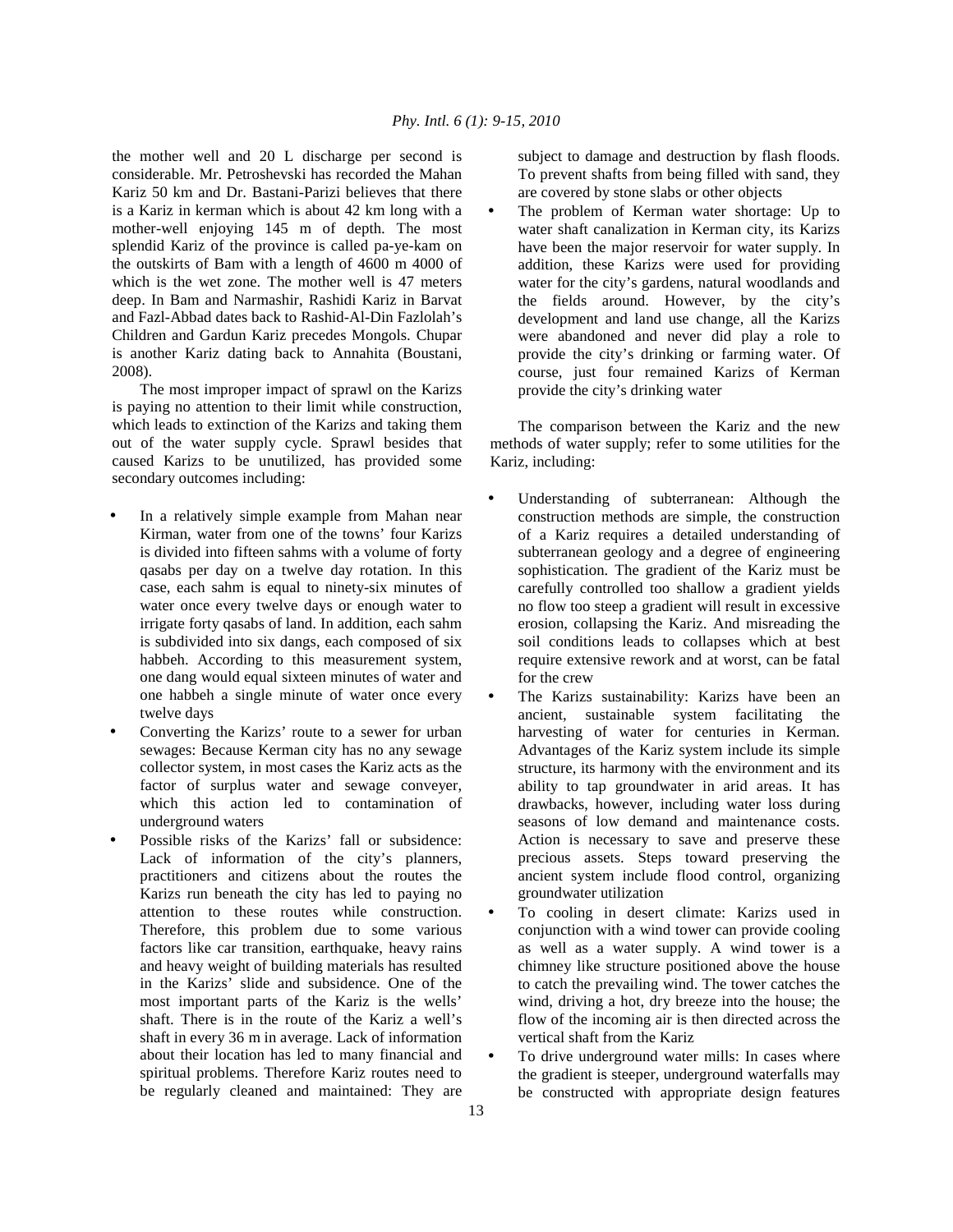(usually linings) to absorb the energy with minimal erosion. In some cases the water power has been harnessed to drive underground mills

- Karizs are now in decline due to socioeconomic forces and changing technology
- Independence of the Karizs from electric energy or oil materials and mechanical segments of pumping motor and exploiting the underground waters by the gravity force
- Sprawl may contribute to both microbial and chemical contamination of water. On the microbial side, several related phenomena are important. First, stormwater runoff includes large loads of waste from pets and wildlife and nutrients from such sources as fertilizers and streams and rivers downstream from developed areas typically have higher bacterial counts after rainfall
- Sprawl may also contribute to microbial contamination of water through an indirect route
- Sprawl also contributes to chemical contamination of waterways
- The underground waters should not be damaged because of continues exploitation: The Kariz makes equilibrium the layers of water reservoirs and sustains the supply of water reservoirs during the most all-embracing droughts
- More accordance with the local conditions and the sustainable development: The best method of the water supply in the arid and semi-arid regions is constructing the Kariz. Because the Kariz draw the underground water bodies gradually to the ground level, thus is steady and when dryness conditions are dominant, it does not dry soon and has more security. However, other supplementary methods of water supply besides descending the underground water bodies have led to subsidence of Kerman city too

#### **CONCLUSION**

 Groundwater management, particularly in arid regions, should be viewed holistically and linked to the sustainable management of the ecosystem. Only through consideration of the interaction between the groundwater and other environmental components can it be possible to elaborate a long-term program for rational groundwater use and protection. Ancient methods of groundwater management, such as the Karizs system, provide an excellent demonstration of human ingenuity to cope with water scarcity.

 A Kariz is a water management system used to provide a reliable supply of water to human settlements or for irrigation in hot, arid and semiarid climates and allow the population to live in desert area (Boustani, 2008). A Kariz system has a thoughtful effect on the lives of the water users. It allows whom lives in a desert environment adjacent to a mountain watershed to create a large oasis in an otherwise stark environment. The United Nations and other organizations are encouraging the renewal of traditional water harvesting and supply technologies in arid areas because they feel it is significant for sustainable water utilization. There is no doubt that a large number of kerman Karizs which are invaluable hydraulic structures are disappearing annually, which in turn brings about thea migration of the villagers whose lives are completely dependent upon this system for irrigation. Definitely, the more effort the government makes to spend in Kariz protection and the more supportive the people are, this efficient traditional technology which works in perfect harmony with nature, will remain graceful for years without any need for fuel energy or electricity.

### **REFERENCES**

- Abbaszadeh, G., 2005. Modeling the physical development of the urban texture a long sustainable development, case pattern: Kerman city. Ferdowsi university of Kerman.
- Agricultural Committee of Jihad Sazandegi of Kerman, 2009. Reclaiming and reconstructing Qanat. Agricultural Committee of Jihad Sazandegi of Kerman.
- Barshan, M., 2008. History of Water in Province Kerman. 1st Edn., Publication of Kerman Center, Kerman, ISBN: 964-9908-51-9, pp: 285.
- Barshan, M., 2010. Vision Architects. 1st Edn., Publication Krmanshenasy Center, Kerman, ISBN: 978-964-9908-73-1, pp: 72.
- Boustani, F., 2008. Sustainable water utilization in arid region of Iran by Qanats. World Acad. Sci. Eng. Technol.. 43: 213-216. http://www.waset.org/journals/waset/v43/v43-40.pdf
- Burchell, R., A. Downs, S. Mukherji and B. McCann, 2005. Sprawl Costs: Economic Impacts of Unchecked Development. 1st Edn., Island Press, Washington, Covelo and London, ISBN: 10: 1559635703, pp: 224.
- Dehghani, A.R., 2009. Water in the Plateau. 1st Edn., Publication Yazda, Tehran, ISBN: 978-600-5549- 02-7, pp: 86.
- Ewing, R., 1997. Is Los Angeles-style sprawl desirable? J. Am. Plan. Assoc., 63: 107-126. DOI: 10.1080/01944369708975728
- Foster-Bey, J., 2002. Sprawl, smart growth and economic opportunity. Urban Institute. http://www.urban.org/publications/410536.html